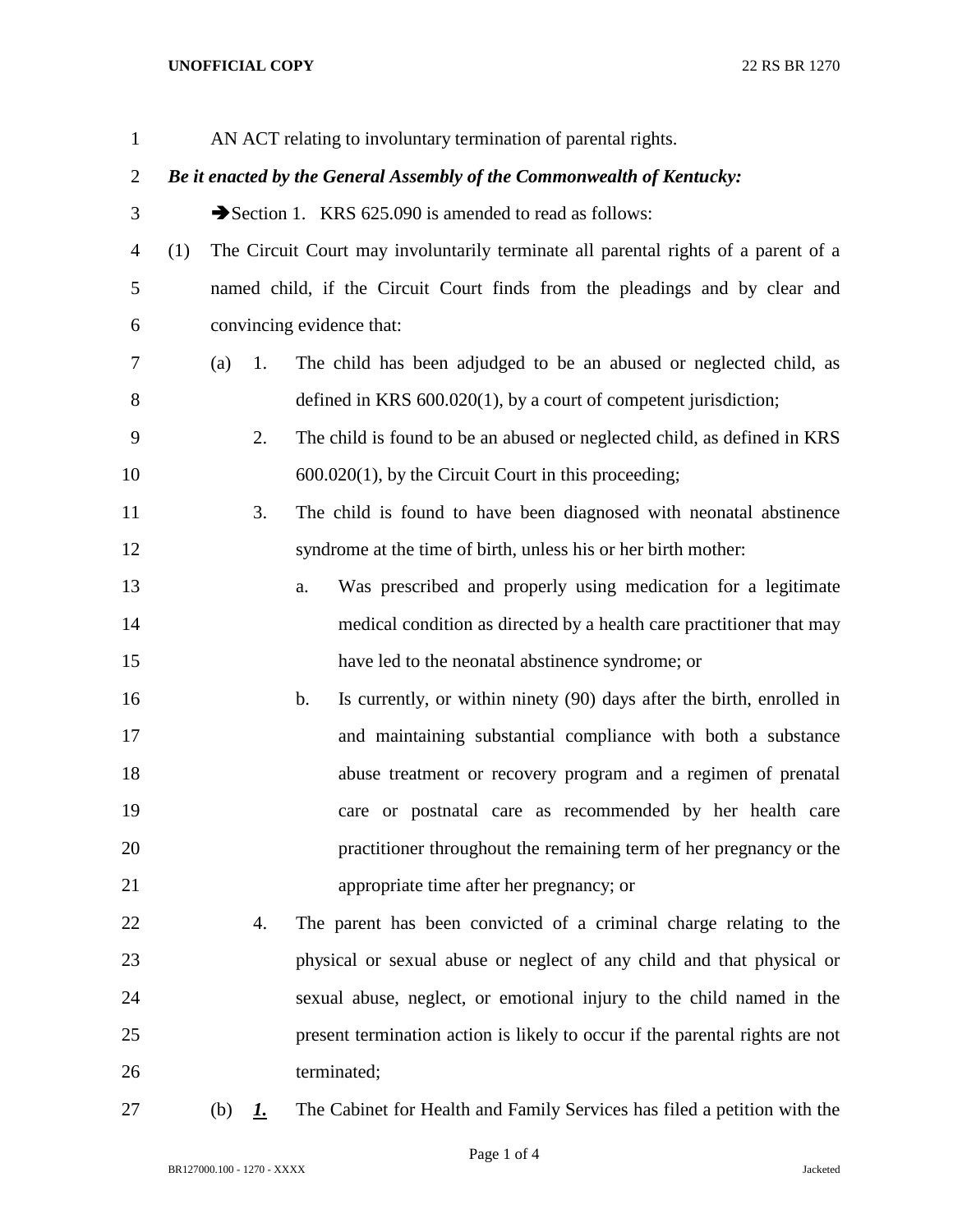| 1              |     |          | court pursuant to KRS 620.180 or 625.050; or                                           |  |  |  |
|----------------|-----|----------|----------------------------------------------------------------------------------------|--|--|--|
| $\overline{2}$ |     |          | A child-placing agency licensed by the cabinet, any county or<br><u>2.</u>             |  |  |  |
| 3              |     |          | <b>Commonwealth's attorney, or a parent has filed a petition with the</b>              |  |  |  |
| 4              |     |          | court under KRS 625.050; and                                                           |  |  |  |
| 5              |     | (c)      | Termination would be in the best interest of the child.                                |  |  |  |
| 6              | (2) |          | No termination of parental rights shall be ordered unless the Circuit Court also finds |  |  |  |
| 7              |     |          | by clear and convincing evidence the existence of one (1) or more of the following     |  |  |  |
| 8              |     | grounds: |                                                                                        |  |  |  |
| 9              |     | (a)      | That the parent has abandoned the child for a period of not less than ninety           |  |  |  |
| 10             |     |          | $(90)$ days;                                                                           |  |  |  |
| 11             |     | (b)      | That the parent has inflicted or allowed to be inflicted upon the child, by other      |  |  |  |
| 12             |     |          | than accidental means, serious physical injury;                                        |  |  |  |
| 13             |     | (c)      | That the parent has continuously or repeatedly inflicted or allowed to be              |  |  |  |
| 14             |     |          | inflicted upon the child, by other than accidental means, physical injury or           |  |  |  |
| 15             |     |          | emotional harm;                                                                        |  |  |  |
| 16             |     | (d)      | That the parent has been convicted of a felony that involved the infliction of         |  |  |  |
| 17             |     |          | serious physical injury to any child;                                                  |  |  |  |
| 18             |     | (e)      | That the parent, for a period of not less than six (6) months, has continuously        |  |  |  |
| 19             |     |          | or repeatedly failed or refused to provide or has been substantially incapable         |  |  |  |
| 20             |     |          | of providing essential parental care and protection for the child and that there       |  |  |  |
| 21             |     |          | is no reasonable expectation of improvement in parental care and protection,           |  |  |  |
| 22             |     |          | considering the age of the child;                                                      |  |  |  |
| 23             |     | (f)      | That the parent has caused or allowed the child to be sexually abused or               |  |  |  |
| 24             |     |          | exploited;                                                                             |  |  |  |
| 25             |     | (g)      | That the parent, for reasons other than poverty alone, has continuously or             |  |  |  |
| 26             |     |          | repeatedly failed to provide or is incapable of providing essential food,              |  |  |  |
| 27             |     |          | clothing, shelter, medical care, or education reasonably necessary and                 |  |  |  |

Page 2 of 4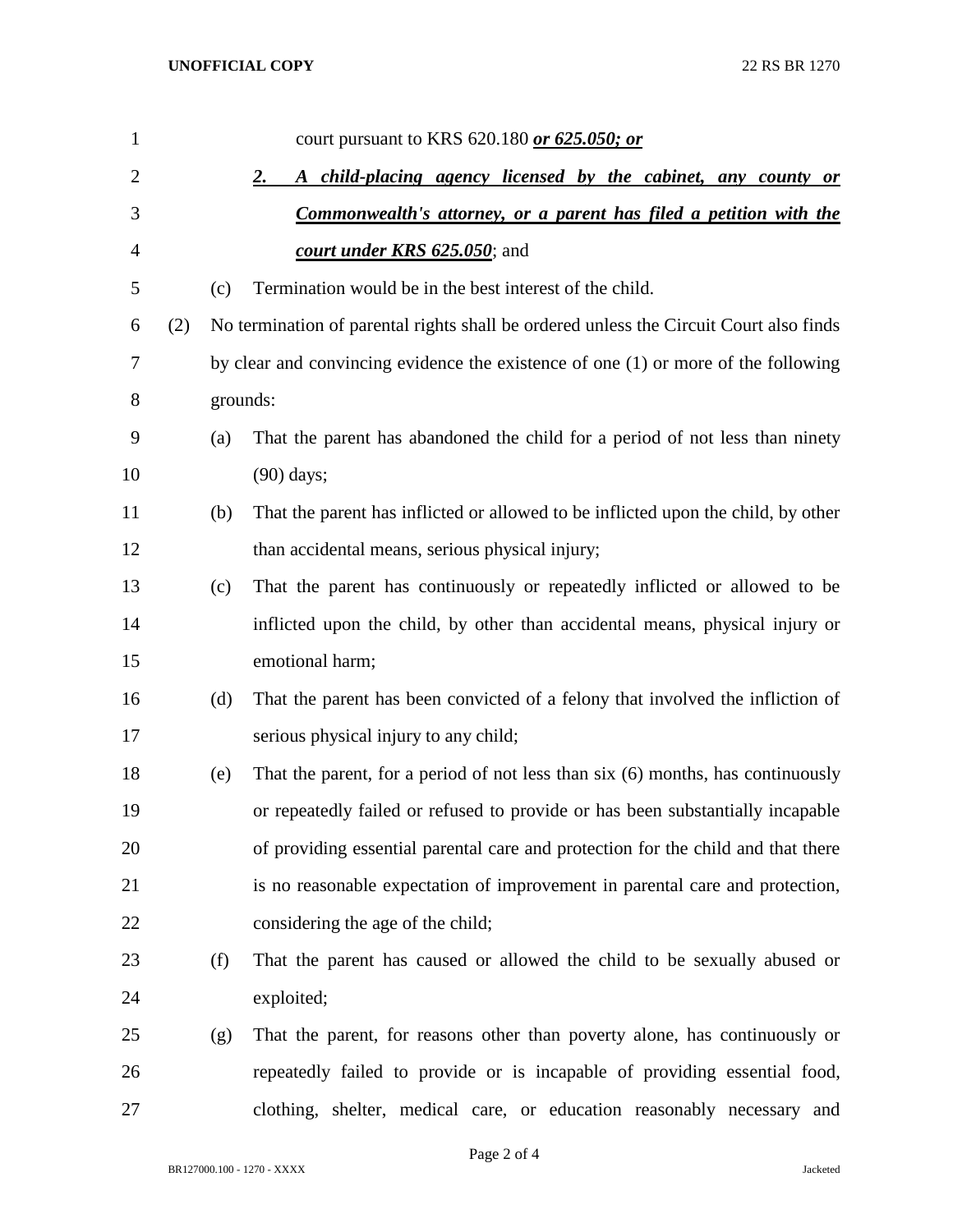## **UNOFFICIAL COPY** 22 RS BR 1270

| $\mathbf{1}$   |     |     | available for the child's well-being and that there is no reasonable expectation |
|----------------|-----|-----|----------------------------------------------------------------------------------|
| $\overline{2}$ |     |     | of significant improvement in the parent's conduct in the immediately            |
| 3              |     |     | foreseeable future, considering the age of the child;                            |
| 4              |     | (h) | That:                                                                            |
| 5              |     |     | The parent's parental rights to another child have been involuntarily<br>1.      |
| 6              |     |     | terminated;                                                                      |
| 7              |     |     | The child named in the present termination action was born subsequent<br>2.      |
| 8              |     |     | to or during the pendency of the previous termination; and                       |
| 9              |     |     | The conditions or factors which were the basis for the previous<br>3.            |
| 10             |     |     | termination finding have not been corrected;                                     |
| 11             |     | (i) | That the parent has been convicted in a criminal proceeding of having caused     |
| 12             |     |     | or contributed to the death of another child as a result of physical or sexual   |
| 13             |     |     | abuse or neglect;                                                                |
| 14             |     | (j) | That the child has been in foster care under the responsibility of the cabinet   |
| 15             |     |     | for fifteen (15) cumulative months out of forty-eight (48) months preceding      |
| 16             |     |     | the filing of the petition to terminate parental rights; or                      |
| 17             |     | (k) | That the child has been removed from the biological or legal parents more        |
| 18             |     |     | than two $(2)$ times in a twenty-four $(24)$ month period by the cabinet or a    |
| 19             |     |     | court.                                                                           |
| 20             | (3) |     | In determining the best interest of the child and the existence of a ground for  |
| 21             |     |     | termination, the Circuit Court shall consider the following factors:             |
| 22             |     | (a) | Mental illness as defined by KRS 202A.011(9), or an intellectual disability as   |
| 23             |     |     | defined by KRS $202B.010(9)$ of the parent as certified by a qualified mental    |
| 24             |     |     | health professional, which renders the parent consistently unable to care for    |
| 25             |     |     | the immediate and ongoing physical or psychological needs of the child for       |
| 26             |     |     | extended periods of time;                                                        |
| $\sim$         |     |     | $1 \times \text{true}$ C <sub>00</sub> 000/1)                                    |

(b) Acts of abuse or neglect as defined in KRS 600.020(1) toward any child in the